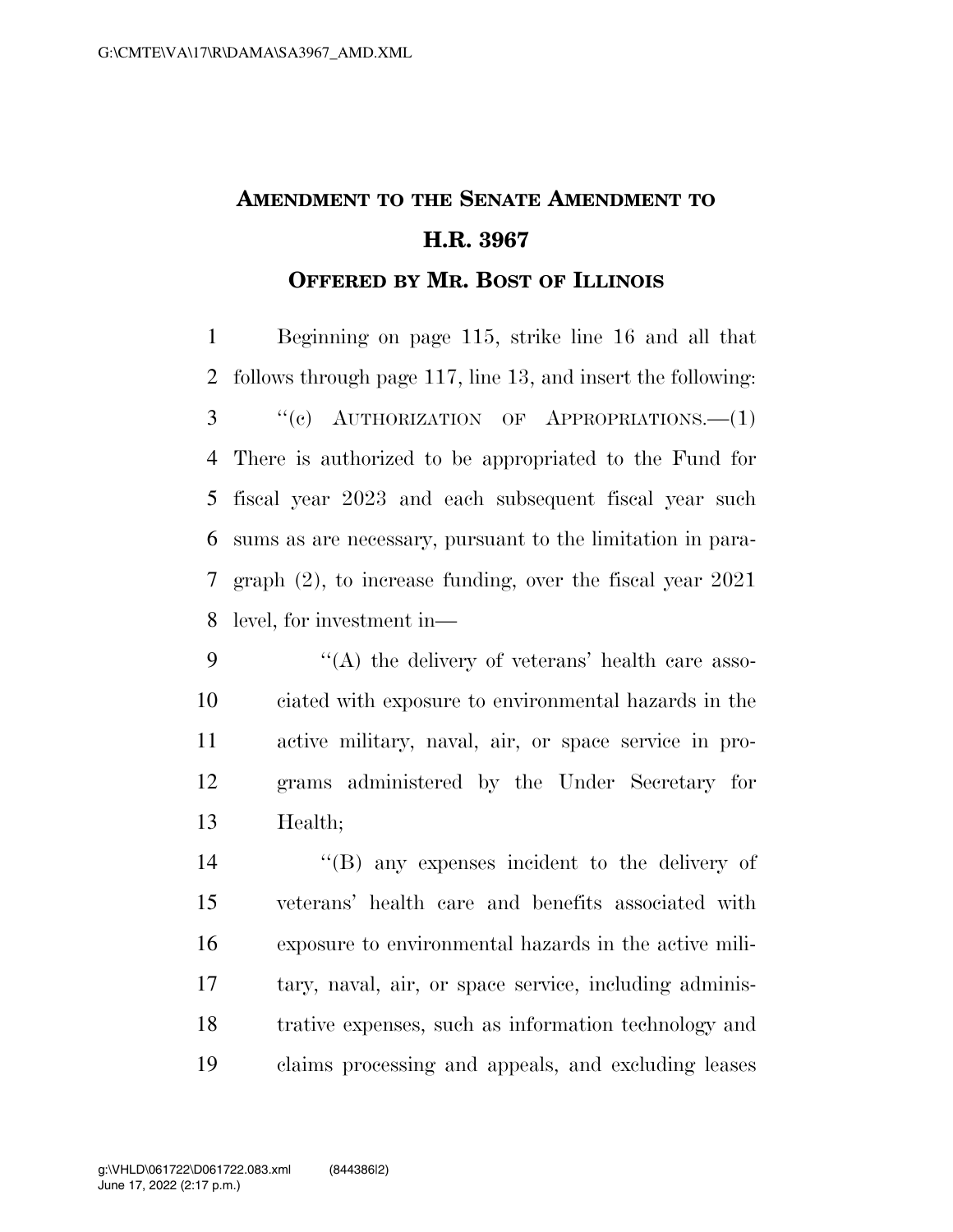as authorized or approved under section 8104 of this title; and

3  $\langle ^{\prime}(C) \rangle$  medical and other research relating to ex-posure to environmental hazards.

 "(2) LIMITATION.—For the period of fiscal years 2023 through 2031, amounts authorized to be appro- priated to the Fund may not exceed a cumulative total of \$116,800,000,000.

9 "(d) BUDGET SCOREKEEPING.—(1) Immediately upon enactment of the Sergeant First Class Heath Robin- son Honoring our Promise to Address Comprehensive Toxics Act of 2022, expenses authorized to be appro- priated to the Fund in subsection (c) shall be estimated for fiscal year 2023 through fiscal year 2031 and treated as budget authority that is considered to be direct spend-ing—

17  $\langle (A) \rangle$  in the baseline for purposes of section 257 of the Balanced Budget and Emergency Deficit Con-trol Act of 1985 (2 U.S.C. 907);

20 "(B) by the Chairman of the Committee on the Budget of the Senate and the Chair of the Com- mittee on the Budget of the House of Representa-23 tives, as appropriate, for purposes of budget enforce- ment in the Senate and the House of Representa-tives;